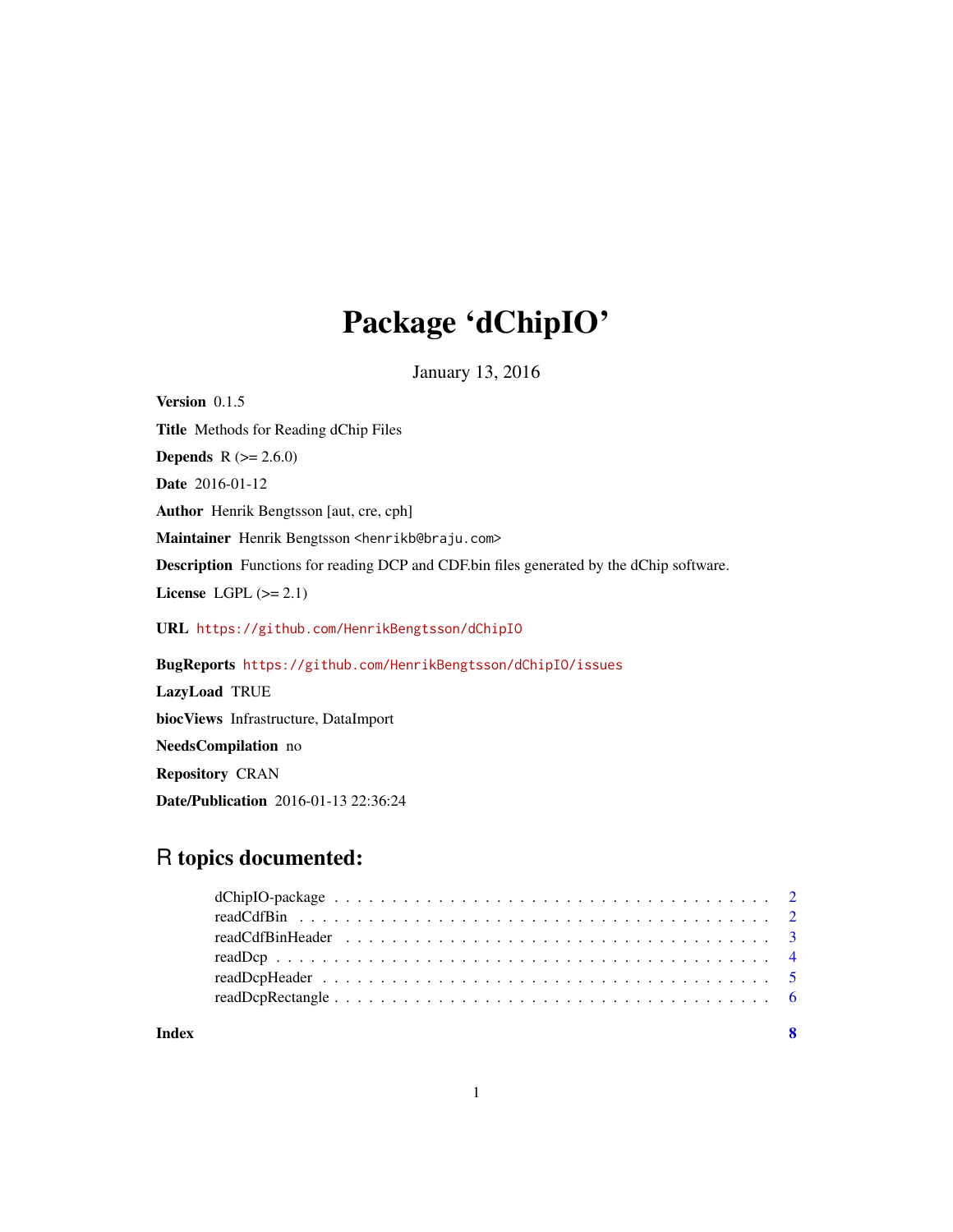<span id="page-1-0"></span>dChipIO-package *Package dChipIO*

#### Description

Functions for reading DCP and CDF.bin files generated by the dChip software.

The example data used in this package orginates from the Affymetrix Fusion SDK library [3].

#### To get started

To get started, see:

- 1. [readCdfBin](#page-1-1)() reads a dChip CDF.bin file.
- 2. [readDcp](#page-3-1)() reads a dChip DCP data file.

#### License

The releases of this package is licensed under LGPL version 2.1 or newer.

#### Author(s)

Henrik Bengtsson.

#### References

[1] The dChip software, <http://www.dchip.org/>

[2] Thread 'DCP File Format', 'dChip Software', Google Groups, December 2008. [https://](https://groups.google.com/forum/#!topic/dchip-software/Q7mTJPPpZ5U) [groups.google.com/forum/#!topic/dchip-software/Q7mTJPPpZ5U](https://groups.google.com/forum/#!topic/dchip-software/Q7mTJPPpZ5U) [3] Affymetrix Inc, Fusion Software Developers Kit (SDK), 2008. [http://www.affymetrix.com/](http://www.affymetrix.com/estore/partners_programs/programs/developer/fusion/index.affx?terms=no) [estore/partners\\_programs/programs/developer/fusion/index.affx?terms=no](http://www.affymetrix.com/estore/partners_programs/programs/developer/fusion/index.affx?terms=no)

<span id="page-1-1"></span>readCdfBin *Reads a dChip CDF.bin file*

#### Description

Reads a dChip CDF.bin file.

Please note that this method is incomplete as it currently doesn't read all fields. It is only made available so that someelse can continue the development.

#### Usage

readCdfBin(con, units=NULL, ...)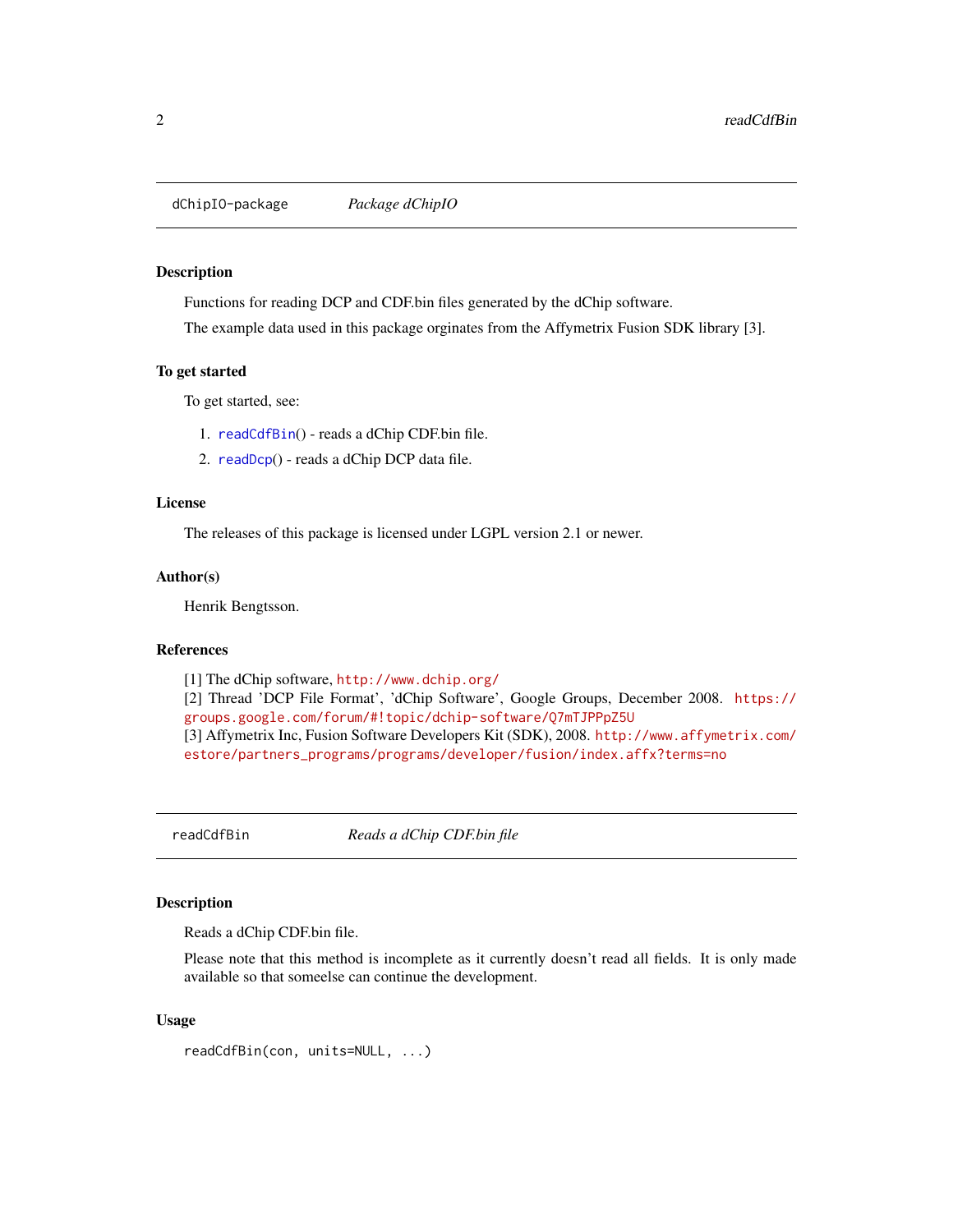#### <span id="page-2-0"></span>Arguments

| con                     | A connection or a character filename.                                           |
|-------------------------|---------------------------------------------------------------------------------|
| units                   | An integer vector specifying the units to be read. If NULL, all units are read. |
| $\cdot$ $\cdot$ $\cdot$ | Not used.                                                                       |

#### Value

Returns a [list](#page-0-0) structure containing the file header and the unit data.

#### Author(s)

Henrik Bengtsson

# See Also

To read only the CDF.bin file header, see [readCdfBinHeader](#page-2-1)().

# Examples

```
path <- system.file("exData", package="dChipIO")
chipType <- "Test3"
filename <- sprintf("%s.CDF.bin", chipType)
pathname <- file.path(path, filename)
hdr <- readCdfBinHeader(pathname)
print(hdr)
data <- readCdfBin(pathname)
str(data)
# Read a subset of the units
units <- c(10:11, 15:20, 150:105, 2,2,2)
dataT <- readCdfBin(pathname, units=units)
str(dataT)
# Assert correctness
for (ff in c("unitNames", "numProbes", "CellPos")) {
  stopifnot(length(dataT[[ff]]) == length(units))
  stopifnot(identical(dataT[[ff]], data[[ff]][units]))
}
```
<span id="page-2-1"></span>readCdfBinHeader *Reads the file header of a dChip CDF.bin file*

#### Description

Reads the file header of a dChip CDF.bin file.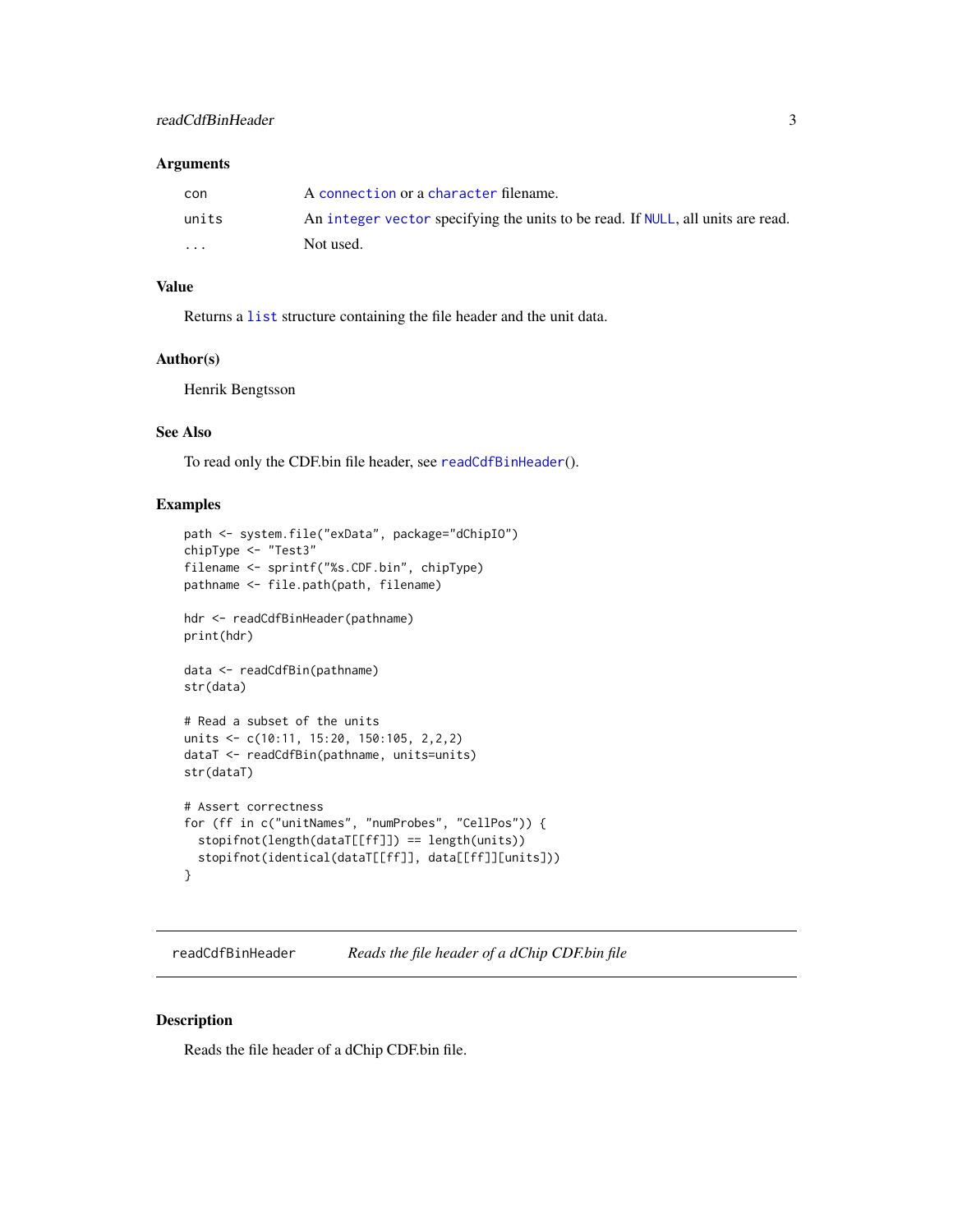#### 4 readDcp and the contract of the contract of the contract of the contract of the contract of the contract of the contract of the contract of the contract of the contract of the contract of the contract of the contract of

# Usage

readCdfBinHeader(con, ...)

#### Arguments

| con     | A connection or a character filename. |
|---------|---------------------------------------|
| $\cdot$ | Not used.                             |

# Value

Returns a [list](#page-0-0) structure containing the file header.

# Author(s)

Henrik Bengtsson

# See Also

To read the CDF.bin file data, see [readCdfBin](#page-1-1)().

<span id="page-3-1"></span>readDcp *Reads a dChip DCP file*

# Description

Reads a dChip DCP file.

# Usage

```
readDcp(con, fields=c("rawIntensities", "normalizedIntensities", "calls", "thetas",
  "thetaStds", "excludes"), cells=NULL, units=NULL, .nbrOfUnits=NULL, ...)
```
# Arguments

| con         | A connection or a character filename.                                                                                                                                                                                                                                                         |
|-------------|-----------------------------------------------------------------------------------------------------------------------------------------------------------------------------------------------------------------------------------------------------------------------------------------------|
| fields      | A character vector specifying the fields to be read.                                                                                                                                                                                                                                          |
| cells       | An integer vector specifying the indices of the cell data to be read.                                                                                                                                                                                                                         |
| units       | An integer vector specifying the indices of the unit data to be read.                                                                                                                                                                                                                         |
| .nbr0fUnits | A integer specifying the number of units available in the file. If NULL, this is<br>inferred from the file size and the file header. The dChip software itself instead<br>uses the corrsponding value in the CDF bin file, but that file is specified by the<br>user leaving room for errors. |
| $\ddots$ .  | Not used.                                                                                                                                                                                                                                                                                     |

<span id="page-3-0"></span>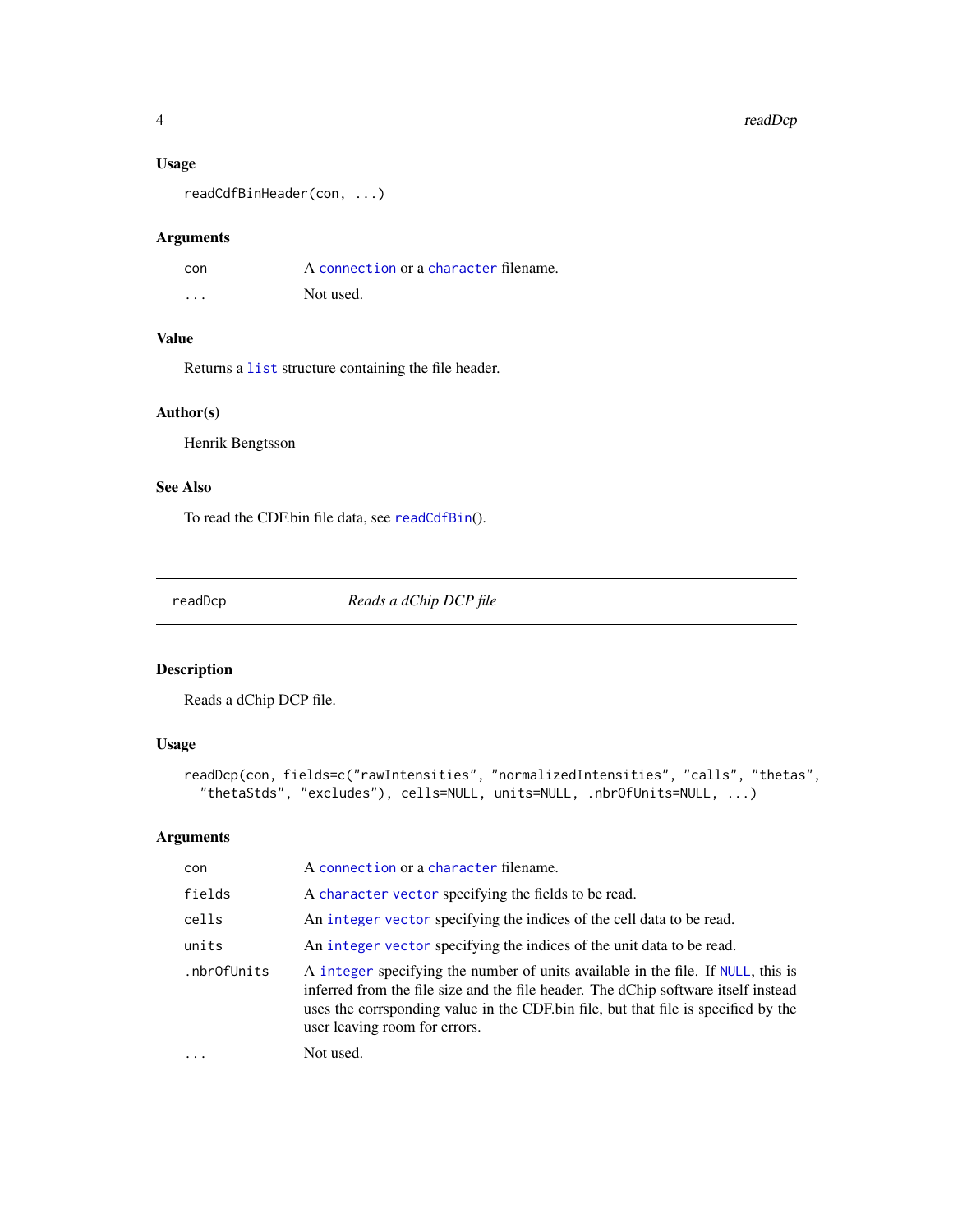# <span id="page-4-0"></span>readDcpHeader 5

# Value

Returns a [list](#page-0-0) structure containing the file header and the requested data fields.

#### Author(s)

Henrik Bengtsson

#### See Also

To read only the DCP file header, see [readDcpHeader](#page-4-1)().

#### Examples

```
path <- system.file("exData", package="dChipIO")
filename <- "Test3-1-121502.dcp"
pathname <- file.path(path, filename)
hdr <- readDcpHeader(pathname)
print(hdr)
data <- readDcp(pathname)
str(data)
# Read a subset of the units
units <- c(10:11, 15:20, 150:105, 2,2,2)
dataT <- readDcp(pathname, units=units)
str(dataT)
# Assert correctness
for (ff in c("calls", "thetas", "thetaStds", "excludes")) {
  stopifnot(length(dataT[[ff]]) == length(units))
  stopifnot(identical(dataT[[ff]], data[[ff]][units]))
}
```
<span id="page-4-1"></span>readDcpHeader *Reads the file header of a dChip DCP file*

#### Description

Reads the file header of a dChip DCP file.

#### Usage

readDcpHeader(con, ...)

#### Arguments

| con | A connection or a character filename. |
|-----|---------------------------------------|
| .   | Not used.                             |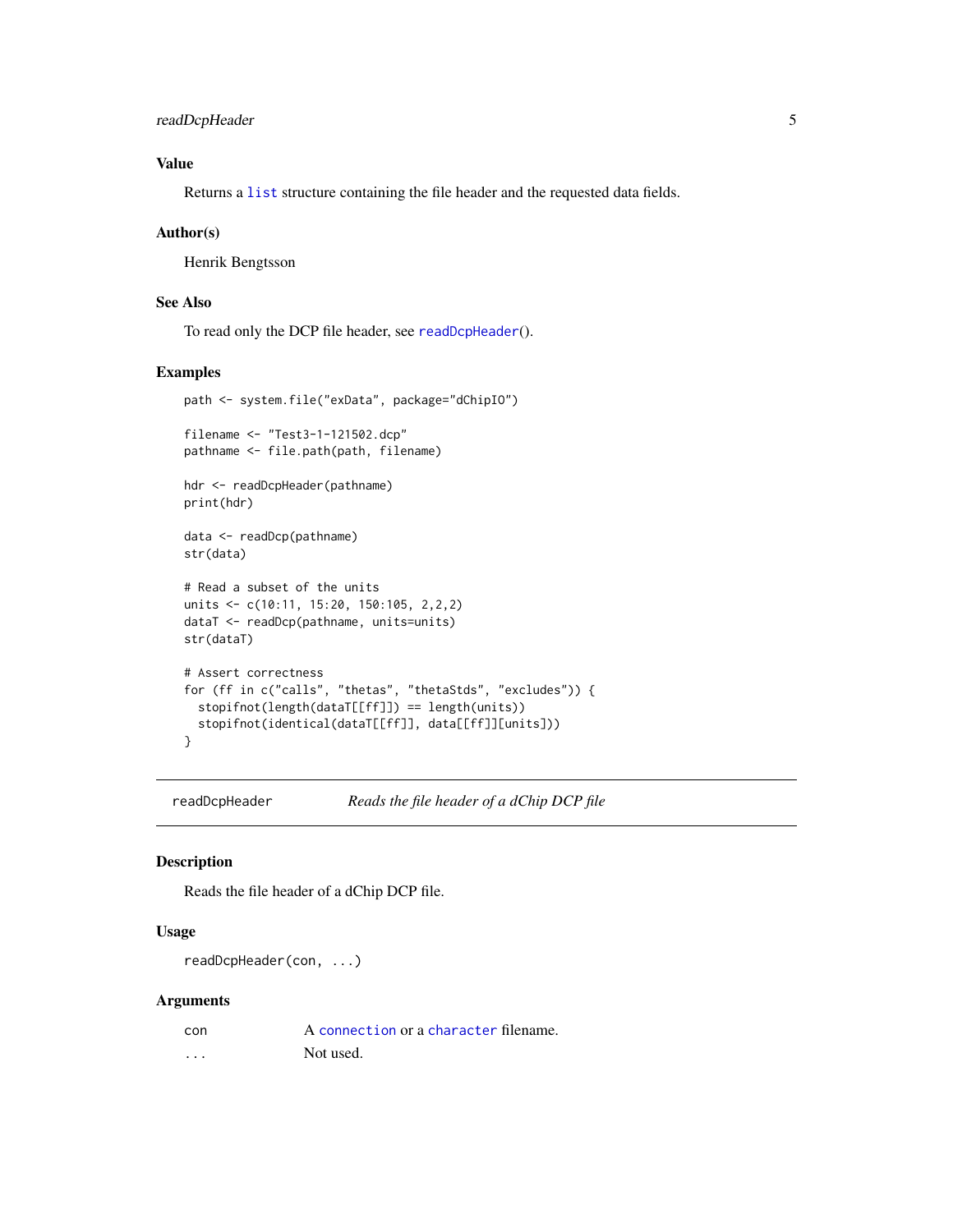# <span id="page-5-0"></span>Value

Returns a [list](#page-0-0) structure containing the file header.

#### Author(s)

Henrik Bengtsson

# See Also

To read also the DCP file data, see [readDcp](#page-3-1)().

readDcpRectangle *Reads a spatial subset of probe-level data from a dChip DCP file*

## Description

Reads a spatial subset of probe-level data from a dChip DCP file.

#### Usage

```
readDcpRectangle(filename, fields=c("rawIntensities", "normalizedIntensities"),
  xrange=c(0, Inf), yrange=c(0, Inf), ..., asMatrix=TRUE)
```
# Arguments

| filename | The pathname of the DCP file.                                                                                                 |
|----------|-------------------------------------------------------------------------------------------------------------------------------|
| fields   | The cell fields to be read.                                                                                                   |
| xrange   | A numeric vector of length two giving the left and right coordinates of the<br>cells to be returned.                          |
| yrange   | A numeric vector of length two giving the top and bottom coordinates of the<br>cells to be returned.                          |
| asMatrix | If TRUE, the CEL data fields are returned as matrices with element $(1,1)$ corre-<br>sponding to cell (xrange[1], yrange[1]). |
| $\cdot$  | Additional arguments passed to readDcp().                                                                                     |

# Value

A named [list](#page-0-0) CEL structure similar to what [readDcp](#page-3-1)(). In addition, if asMatrix is [TRUE](#page-0-0), the CEL data fields are returned as matrices, otherwise not.

#### Author(s)

Henrik Bengtsson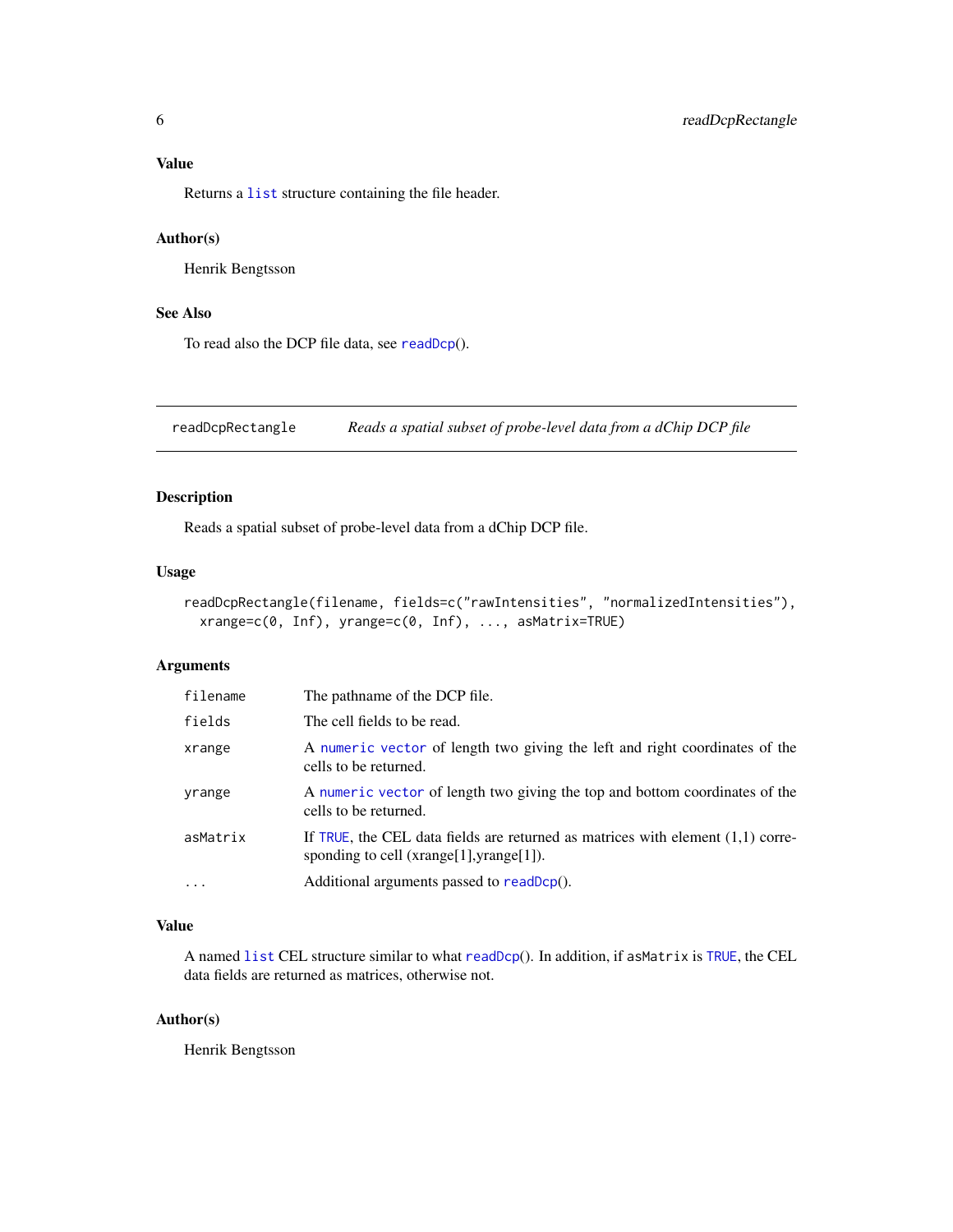# <span id="page-6-0"></span>readDcpRectangle 7

# See Also

The [readDcp](#page-3-1)() method is used internally. This method was inspired by readCelRectangle() of the affxparser package.

#### Examples

```
path <- system.file("exData", package="dChipIO")
```

```
filename <- "Test3-1-121502.dcp"
pathname <- file.path(path, filename)
```

```
data <- readDcpRectangle(pathname)
```

```
layout(matrix(1:4, nrow=2, byrow=TRUE))
image(data$rawIntensities, main="Raw probe signals")
image(data$normalizedIntensities, main="Normalized probe signals")
```